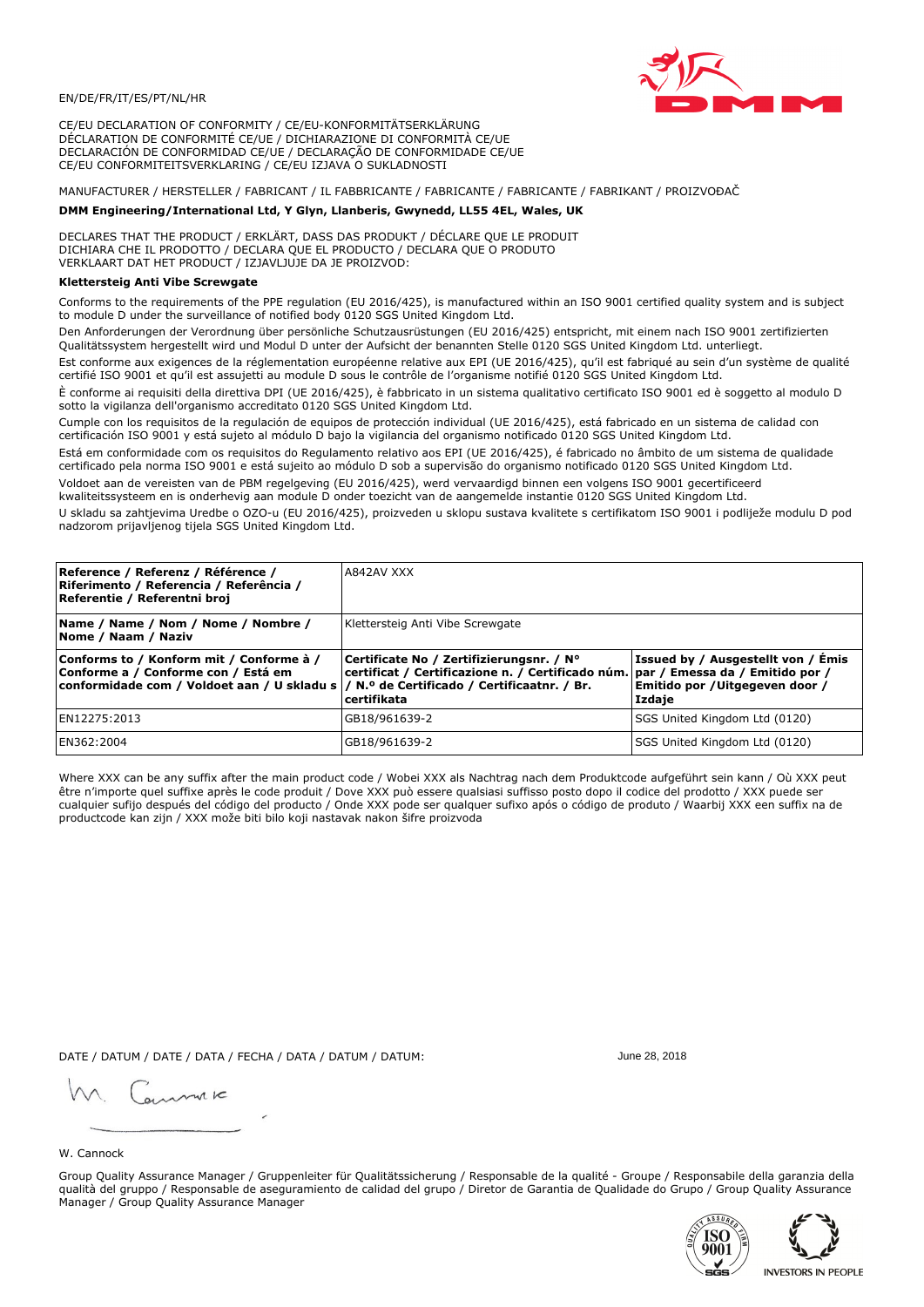

CE/EU-SAMSVARSERKLÆRING / CE/EU-FÖRKLARING OM ÖVERENSSTÄMMELSE CE/EU-VAATIMUSTENMUKAISUUSVAKUUTUS / CE/EU-OVERENSSTEMMELSESERKLÆRING DEKLARACJA ZGODNOŚCI WE/UE / CE/EU PROHLÁŠENÍ O SHODĚ CE/EÚ VYHLÁSENIE O ZHODE / DIKJARAZZJONI TA' KONFORMITÀ TAL-KE/UE

PRODUSENT / TILLVERKAREN / VALMISTAJA / PRODUCENT / PRODUCENT / VÝROBCE / VÝROBCA / IL-MANIFATTUR

## DMM Engineering/International Ltd, Y Glyn, Llanberis, Gwynedd, LL55 4EL, Wales, UK

ERKLÆRER AT PRODUKTET / INTYGAR ATT PRODUKTEN / VAKUUTTAA, ETTÄ TÄMÄ TUOTE / ERKLÆRER, AT PRODUKTET / OŚWIADCZA, ŻE<br>WYRÓB / PROHLAŠUJE, ŽE PRODUKT / VYHLASUJE, ŽE VÝROBOK / JIDDIKJARA LI L-PRODOTT:

## Klettersteig Anti Vibe Screwgate

Overholder kravene i PVU-forordningen (EU 2016/425), er produsert innenfor et ISO 9001-sertifisert kvalitetssystem og er underlagt modul Dunder overvåkning av teknisk kontrollorgan 0120 SGS United Kingdom Ltd.

Uppfyller kraven för PPE-reglerna (EU 2016/425), tillverkas inom ett ISO 9001-certifierat kvalitetssystem och är föremål för modul D under övervakning av anmält organ 0120 SGS United Kingdom Ltd.

Noudattaa henkilönsuojaimia koskevan asetuksen (EU 2016/425) vaatimuksia, on valmistettu ISO 9001 -sertifioidun laatujärjestelmän mukaisesti ja että siihen sovelletaan ilmoitetun laitoksen 0120 SGS United Kingdom Ltd.:in alaista D-moduulia.

Overholder kravene i forordningen om personlige værnemidler (EU 2016/425), er fremstillet i inden for det certificerede ISO 9001kvalitetssystem, og er underlagt modul D under overvågning af det bemyndigede organ 0120 SGS United Kingdom Ltd.

Spełnia wymogi rozporządzenia w sprawie środków ochrony indywidualnej (UE 2016/425), jest produkowany w ramach systemu jakości zgodnego z ISO 9001 i podlega modułowi D pod nadzorem jednostki notyfikowanej 0120 SGS United Kingdom Ltd.

Zařízení splňuje požadavky nařízení o osobních ochranných prostředcích 2016/425, je vyrobeno v systému řízení jakosti certifikovaném podle normy ISO 9001 a podléhá modulu D pod dohledem notifikované osoby č. 0120, SGS United Kingdom Ltd.

Spĺňa požiadavky Nariadenia Európskeho parlamentu a Rady (EÚ) 2016/425 o osobných ochranných prostriedkoch, je vyrobený v rámci systému kvality certifikovaného podľa normy ISO 9001 a podlieha modulu D pod dohľadom notifikovaného orgánu č. 0120, SGS Únited Kingdom Ltd. Jikkonforma mar-rekwiżit tar-Regolament dwar il-PPE (UE 2016/425), u huwa manifatturat f'sistema ta' kwalità certifikata għall-ISO 9001 u soggett ghall-modulu D taht is-sorveljanza tal-korp notifikat 0120 SGS United Kingdom Ltd.

| Referanse / Referens / Viite / Reference / Nr A842AV XXX<br>referencyjny / Reference / Značka /<br>Referenza                                                                                                      |                                                                                                         |                                                                                                         |
|-------------------------------------------------------------------------------------------------------------------------------------------------------------------------------------------------------------------|---------------------------------------------------------------------------------------------------------|---------------------------------------------------------------------------------------------------------|
| Navn / Namn / Nimi / Navn / Nazwa /<br>Jméno / Názov / Isem                                                                                                                                                       | Klettersteig Anti Vibe Screwgate                                                                        |                                                                                                         |
| Overholder / Uppfyller kraven för / Vakuus<br>myönnetty perustuen standardiin: /<br>$\mid$ Overholder / Spełnia wymogi / Je ve shodě s $\mid$ Č. certifikátu / Čertifikat Nru<br>/ Je v zhode s / Jikkonforma ma' | Sertifikatnr. / Certifikatnr. / Sertifikaattinro /<br>Certifikat nr. / Certyfikat nr / Č. certifikátu / | Utstedt av / Utfärdat av /<br>Myöntänyt / Udstedt af / Wydany<br>przez / Vydal / Vydal / Mahrug<br>minn |
| EN12275:2013                                                                                                                                                                                                      | GB18/961639-2                                                                                           | SGS United Kingdom Ltd (0120)                                                                           |
| EN362:2004                                                                                                                                                                                                        | GB18/961639-2                                                                                           | SGS United Kingdom Ltd (0120)                                                                           |

Der XXX kan være ethvert suffiks etter produktkoden / Där XXX kan vara valfri ändelse efter produktkoden / Jossa XXX voi olla mikä tahansa tuotekoodin jälkeen tuleva liite. / Hvor XXX kan være ethvert suffiks efter produktkoden / gdzie XXX može być dowolnym przyrostkiem po kodzie<br>produktu / Kde XXX může být jakákoliv přípona za kódem produktu / Kde XXX môže b jkun kwalunkwe suffiss wara l-kodići tal-prodott

DATO / DATUM / PÄIVÄMÄÄRÄ / DATO / DATA / DATUM / DÁTUM / DATA:

June 28, 2018

annuic

#### W. Cannock

Group Quality Assurance Manager / Group Quality Assurance Manager / Group Quality Assurance Manager / Group Quality Assurance Manager / Kierownik ds. Zarządzania Jakością Grupy / Group Quality Assurabce Manager / Manažér riadenia kvality v rámci skupiny / Maniger tal-Assigurazzjoni tal-Kwalità tal-Grupp